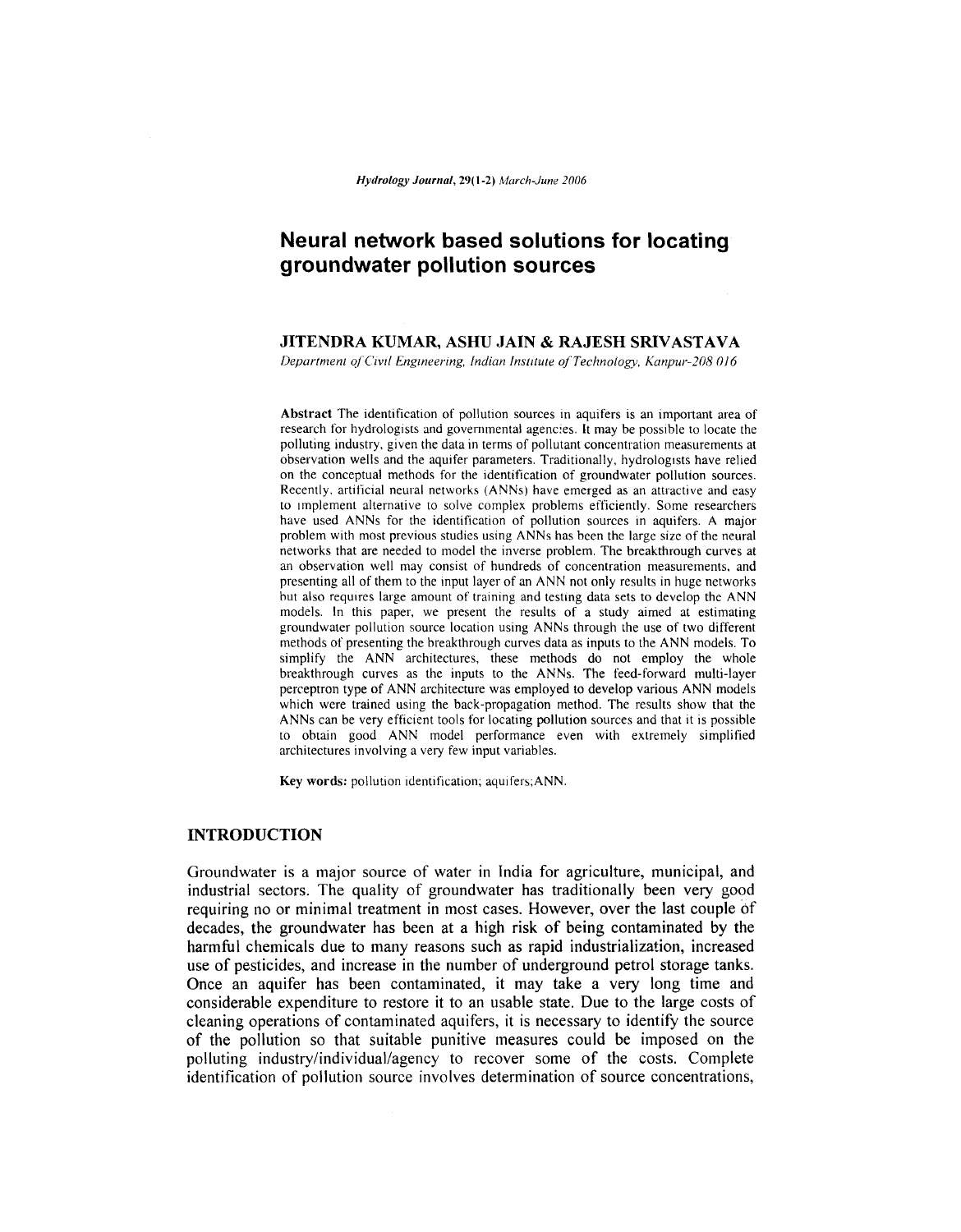duration, and location. The physical processes involved in the movement of water and contaminants in the aquifers are highly complex, non-linear, and dynamic processes affected by a wide range of physical variables. The identification of the pollution sources is much more complex in the sense that it requires an inverse modeling of the flow and contaminant transport. Over the past few decades, various investigators have looked at the problem of identification of groundwater pollution sources using a wide variety of techniques.

The simplest approach is to use forward simulations with assumed source location and release history and compare the results with the observed data. However, it is not very efficient due to the infinite number of possible combinations and some type of optimization method has to be used to obtain the best solution. Probably the earliest such study was that of Gorelick et al. (1983) who used forward-time simulations with an optimization model based on linear programming and multiple regressions. They incorporated the transport model as constraints in the form of a response matrix. Wagner (1992) considered an inverse model as a non-linear maximum likelihood estimation problem for simultaneous model parameter estimation and source characterization. Mahar & Datta (1997, 2000) combined the identification of a pollutant source with the optimal design of a monitoring network for an efficient identification process. Mahar & Datta (2000) used a classical nonlinear optimization technique to estimate the magnitude, location and duration of groundwater pollution sources under transient conditions. A different approach was proposed by Skaggs & Kabala (1994). They attempted to reconstruct the history of the plume using Tikhonov Regularization (TR). 1-0 solute transport through a saturated homogeneous medium was studied with a complex contaminant release history and assuming no prior knowledge of the release function. Samarskaia (1995) applied the TR with fast Fourier transforms to a groundwater contamination source reconstruction problem. Liu & Ball (1999) used modified TR technique to study a contaminant release at Dover Air Force Base, Delaware, USA. They used field measured concentration profiles in lowpermeability porous media that underlie the contaminated aquifer. Singh et al. (2004) used ANNs for identification of unknown groundwater pc:'ution sources. The ANN was trained to identify source characteristics based on simulated contaminant concentration measurement data at specified observation locations in the aquifer. The performance of ANN models was found to be very effective for source identification. Singh & Datta (2004) utilized a trained ANN to simultaneously solve the problems of estimating unknown groundwater pollution sources and estimating unknown hydro-geologic parameters.

It is clear that a variety of techniques have been investigated by researchers for pollution source identification. Recently, ANNs have also been employed for this purpose; however, most of the studies reported earlier have focused on identifying the source release history at potential locations. In real aquifers, identifying the location of the pollution source is extremely important for taking punitive measures. Further, a major problem in many of the earlier studies attempting to use ANNs for pollution source identification has been the very large and complex ANN architectures needed to present the whole breakthrough curves to the ANNs. It may be possible to obtain good performance in identification of pollution source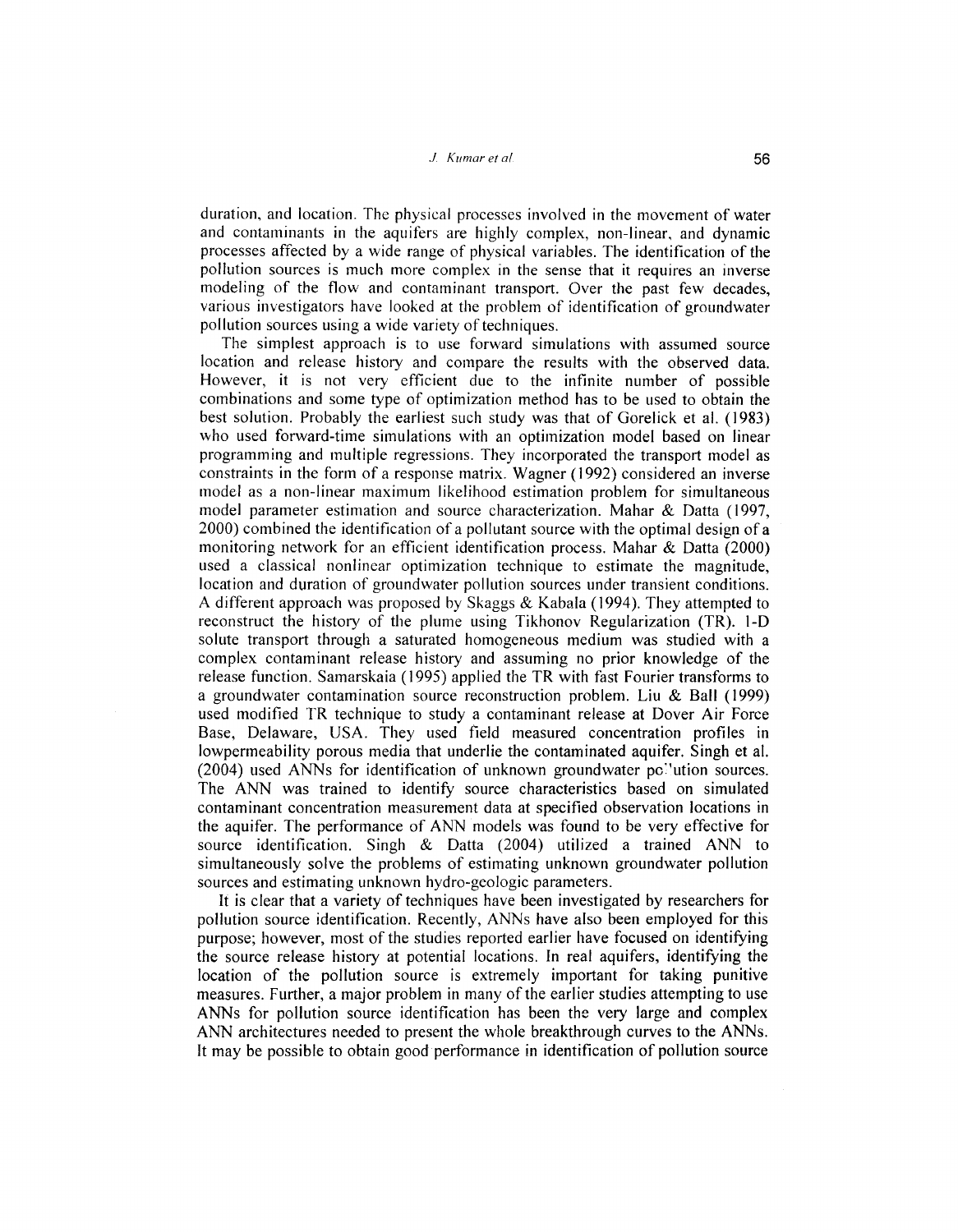location by presenting an ANN with a smaller number of inputs characterizing the breakthrough curves in some manner. The authors have not encountered any study attempting to reduce the dimensionality of ANN architectures for the purpose of identification of pollution source locations.

The objectives of this study are to (a) investigate the use of ANN methodology to estimate the distance of the pollution source from an observation well where the measured breakthrough curve is available, and (b) investigate the use of two methodologies using simplified representation of the breakthrough curves as inputs to the ANNs to estimate the distance of the pollution source from an observed well. The paper begins with a brief overview of the ANN technique followed by the model development before presenting the results and making concluding remarks.

# **ARTIFICIAL NEURAL NETWORKS**

An ANN is a highly inter-connected network of many simple processing units called "neurons" or "neurodes". Neurons having similar characteristics are grouped in a single layer. For example, the neurons in an input layer receive input from an external source, and transmit the same to a neuron in an adjacent layer, which could either be a hidden layer or an output layer. Each neuron in an ANN is also capable of comparing an input to a threshold value. The input output data presented to an ANN are normally scaled between 0 and 1. The ANN stores the information captured from the input vector as the 'strengths of the connections' between the neurons. The most commonly used ANN in engineering applications is a feedforward ANN (see Figure 1). In this figure, each neuron is represented by a circle and each connection by a line. The ANN shown in Figure 1 consists of three layers: an input layer consisting of three neurons, a hidden layer also consisting of three neurons, and an output layer consisting of one neuron. In a feed-forward ANN, the inputs presented to the neurons in an input layer are propagated in a forward direction and the output vector is calculated through the use of a non-linear function called activation function. The activation function should be continuous, differentiable, and bounded from above and below. Then, knowing the output, the error at the output layer from the ANN model can be computed. The computed error is then back propagated through the network and the 'connection strengths' are updated using some training mechanism such as 'generalized delta rule' (Rumelhart et al., 1986). This process of feed-forward calculations and backpropagation of error is repeated until an acceptable level of convergence is reached. This whole process is known as training of the ANN. Once the network has been trained, it can be used for prediction. A feed-forward ANN with generalized delta rule as its training mechanism was employed in the present study to develop all ANN models. More details of an ANN can be found in ASCE Task Committee on Application of Artificial Neural Networks in Hydrology (2000).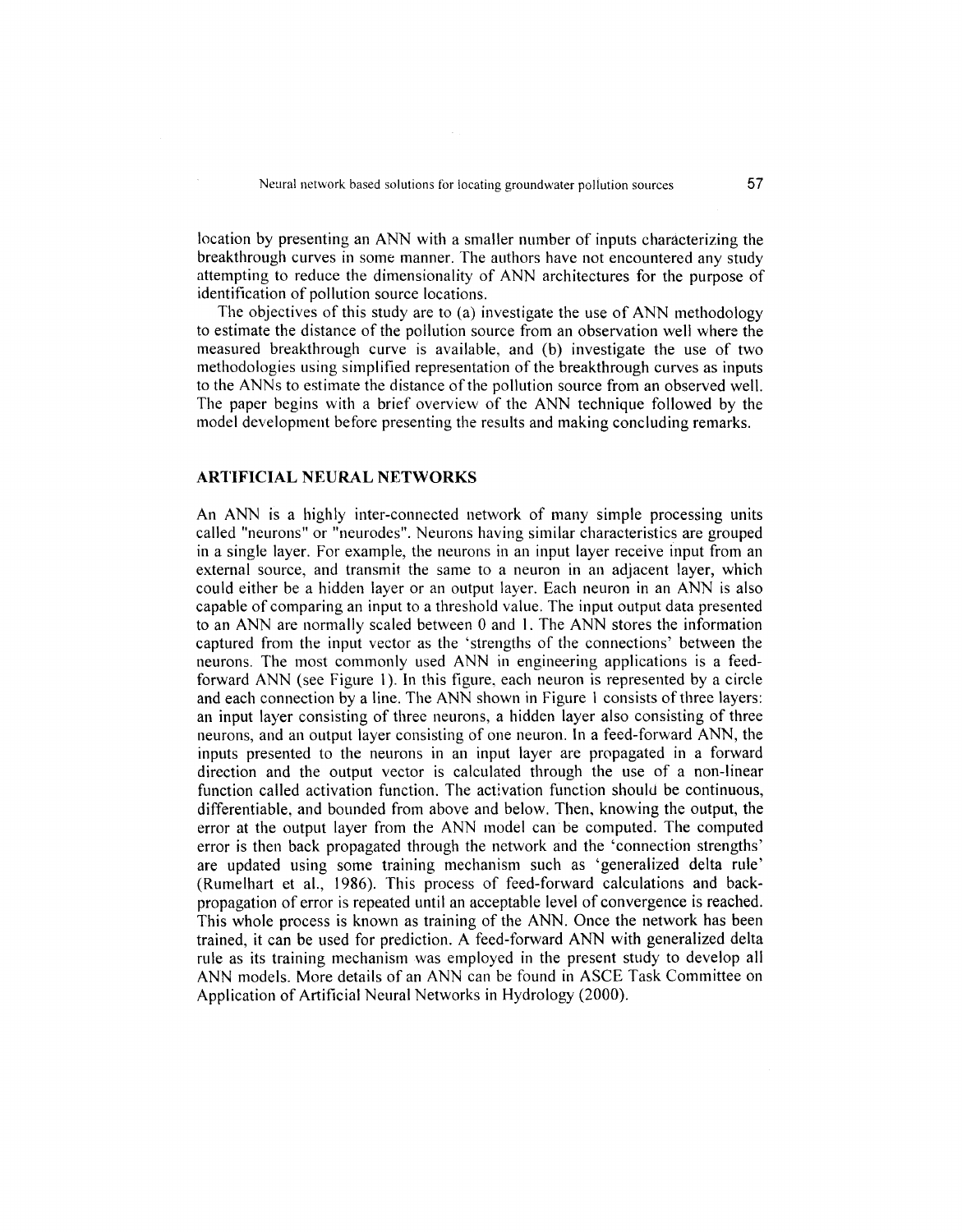



Fig. 1. Structure of a Feed-forward ANN

# MODEL DEVELOPMENT

#### Data Generation

The data for the problem of pollution source identification consist of observed breakthrough curve at observation wells and the source strengths, duration, and location. Since in the present study, the objective is to estimate the distance of the pollution source given a breakthrough curve, the pollution source is assumed to be active for constant duration injecting a conservative pollutant at a constant rate. The breakthrough curves at different distances were then calculated using the governing equations for the pollutant transport as follows:

The one-dimensional transport of conservative solutes through a homogeneous saturated semi-infinite porous media is represented by the advection-dispersion equation:

$$
\frac{\partial C}{\partial t} = D \frac{\partial^2 C}{\partial x^2} - v \frac{\partial C}{\partial x}
$$
 (1)

in which C is the concentration, t is time, D is the dispersion coefficient,  $x$  is the distance and v is the groundwater velocity. Its solution requires one initial and two boundary conditions which are dictated by the type of problem considered. In this study, we consider an initially uncontaminated aquifer with a pollutant source of constant strength releasing the pollutant till certain time and stopping after that. The initial and boundary conditions are then given by;

 $\label{eq:2} \begin{split} \mathcal{L}_{\text{max}}(\mathbf{X},\mathbf{X}) = \mathcal{L}_{\text{max}}(\mathbf{X},\mathbf{X}) \mathcal{L}_{\text{max}}(\mathbf{X}) \end{split}$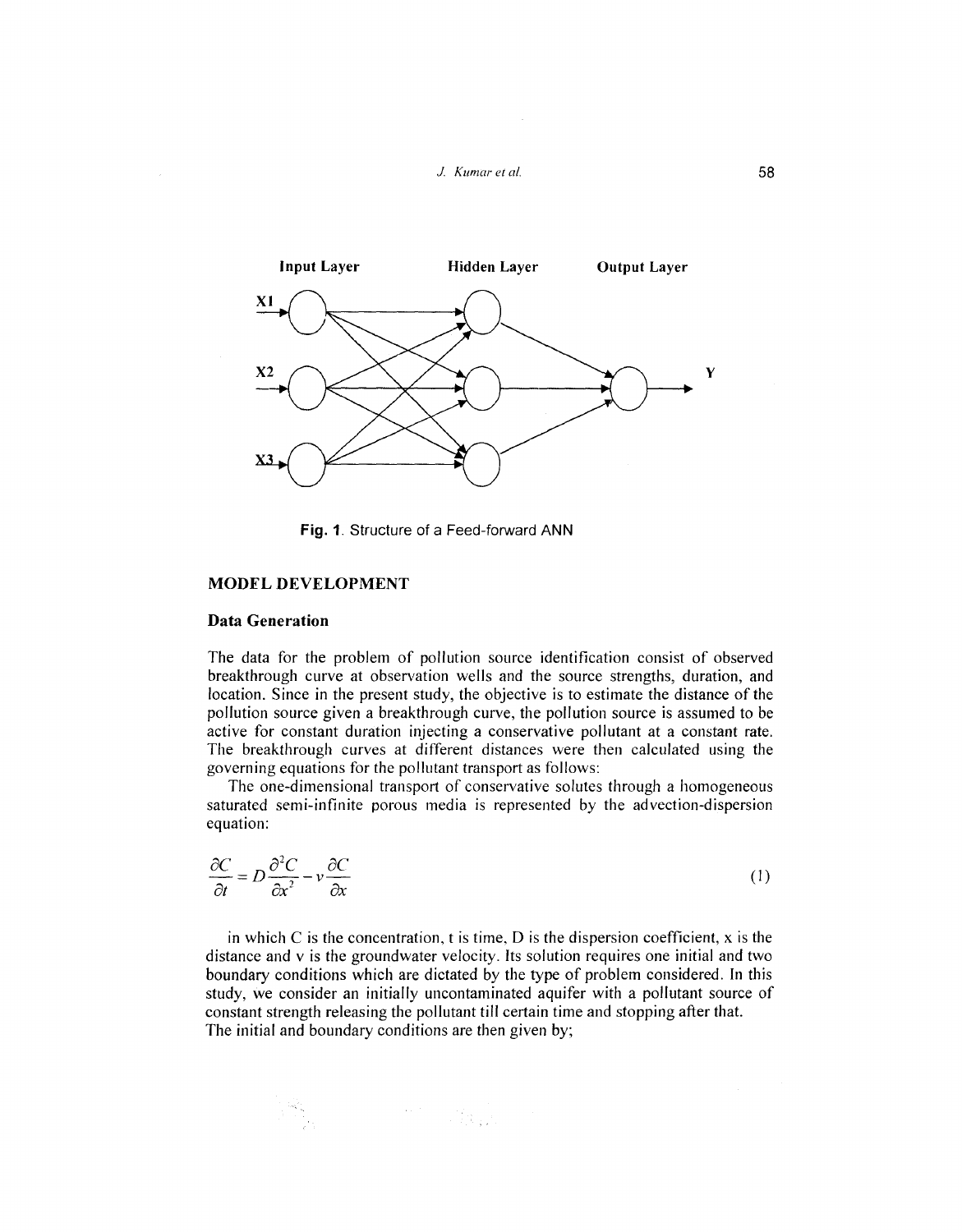$$
C(x, 0) = 0
$$
  
C(0,t) = C<sub>0</sub> for  $t \le T_0$  and 0 otherwise  

$$
C(\infty, t) = 0
$$

in which  $T_0$  is the duration of release and  $C_0$  is concentration at source. The solution of the above equations is obtained by utilizing the solution to a step input according to Ogata & Banks (1961) as:

$$
C = \frac{C_0}{2} \left[ erfc\left(\frac{x - vt}{\sqrt{4Dt}}\right) + e^{\frac{vx}{D}} erfc\left(\frac{x + vt}{\sqrt{4Dt}}\right) \right] \quad \text{for } t < T_0
$$
\n
$$
C = \frac{C_0}{2} \left[ erfc\left(\frac{x - vt}{\sqrt{4Dt}}\right) + e^{\frac{vx}{D}} erfc\left(\frac{x + vt}{\sqrt{4Dt}}\right) \right] - \frac{C_0}{2} \left[ erfc\left(\frac{x - v(t - T_0)}{\sqrt{4D(t - T_0)}}\right) + e^{\frac{vx}{D}} erfc\left(\frac{x + v(t - T_0)}{\sqrt{4D(t - T_0)}}\right) \right]
$$
\nfor  $t > T_0$  (4)

Equations (3) and (4) were employed to generate the breakthrough curves using the following data:  $v = 0.1$  m/day;  $D = 0.1$  m<sup>2</sup>/day;  $C_0 = 1000$  mg/l; and  $T_0 = 120$ days. The time interval of the breakthrough curves was taken as  $3\overline{0}$ -days. A total of 2,000 input-output patterns were generated, of which 1,500 were used for training, 250 were used for validation, and 250 were used for testing. The data were scaled in the range of 0.1 and 0.9 to avoid saturation during training. A brief description of various error measured employed in this study for model development is provided next.

# **Performance Statistics**

Five different standard performance statistics were employed for model development. These are normalized root mean square error (NRMSE), Nash-Sutcliffe efficiency (E), coefficient of correlation (R), average absolute relative error (AARE), and threshold statistics (TS). These can be calculated using the following equations:

$$
NRMSE = \frac{\sqrt{\frac{1}{N} \sum (XO - XE)^2}}{\overline{XO}}
$$
\n
$$
E = 1 - \frac{\sum (XE - XO)^2}{\sum (XO - \overline{XO})^2}
$$
\n(6)

(2)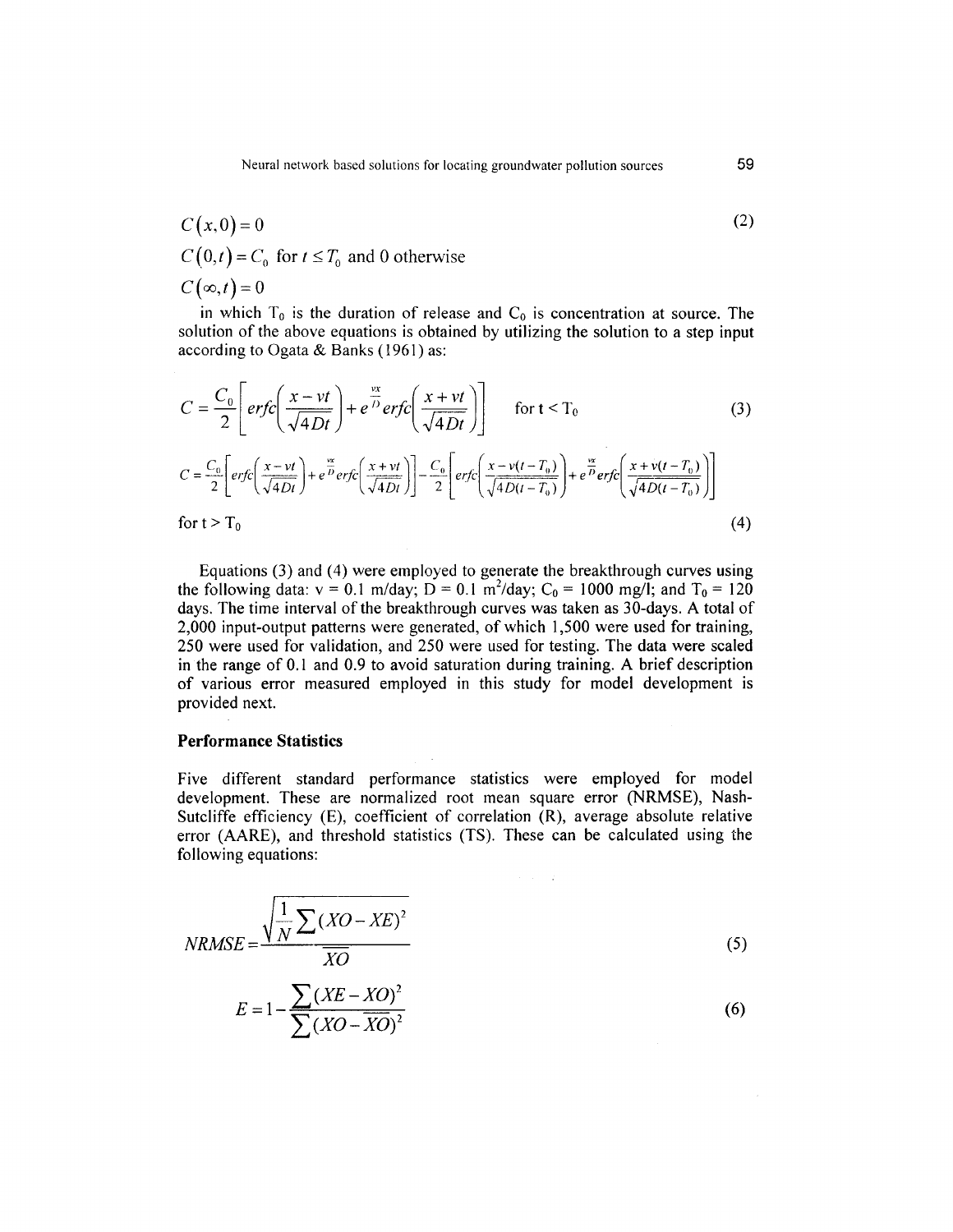.J. *Kumar et al.*

$$
R = \frac{\sum (XO - \overline{XO})(XE - \overline{XE})}{\sqrt{\sum (XO - \overline{XO})^2 \sum (XE - \overline{XE})^2}}
$$
(7)

$$
AARE = \frac{1}{N} \sum \left| \frac{XE - XO}{XO} \right| \times 100\%
$$
 (8)

$$
TS_x = \frac{N_x}{N}
$$
 (9)

Where XO is the observed value of the variable, XE is the estimated value of the variable from a model,  $XO$  is the average observed value of the variable,  $XE$  is the average estimated value of the variable,  $N_x$  is the number of data points estimated for which the absolute relative error (ARE) is less than x%, N is the total number of data points predicted, and all the summations run from I to N. The value of x of I%, 10%, and, 50% were considered in this study to compute threshold statistics.

The normalized root mean square error (NRMSE) is a relative measure of the residual variance from the model. The value of NRMSE close to 0.0 indicates better performance. The correlation coefficient (R) measures the degree of linear dependence between two series. It ranges between -1.0 and 1.0 with a higher value indicating good linear dependence between observed and estimated values. The coefficient of efficiency (E), proposed by Nash & Sutcliffe (1970), is also one of the widely employed relative statistic in hydrologic literature. A value of 1.0 represents a perfect prediction while a model with  $E = 0.0$  is no more accurate than predicting the mean observed value. The ANN models are trained by minimizing the sum squared error (SSE) at the output layer, which is similar to the global error statistics such as NRMSE, E, and R. In order to test the robustness of the ANN model developed, it is important to test the model using some other performance statistics such as average absolute relative error (AARE) and threshold statistics (Jain et aI., 2001; Jain & Ormsbee, 2002, 2004; Jain & Srinivasulu, 2004; and Jain & Srinivasulu, 2006). The AARE provides an overall average error in estimating the variable being modeled, clearly, lower the AARE better is the model performance. The threshold statistics provides information on the distribution of the prediction errors, and higher TS values indicate better model performance.

#### ANN Model Development

The ANN models developed in this study consisted of three layers: an input layer, a hidden layer, and an output layer. Two different ANN models were developed that differed in the manner of presenting the breakthrough curve to the input layer of the ANN. In the first method (called ANN-l Model), the whole breakthrough curve was divided into ten parts, and the pollution concentrations at the eleven end points were computed. This time distribution of the pollutant concentrations was then modeled as 22-N-l in ANN-l model. The second method (called ANN-2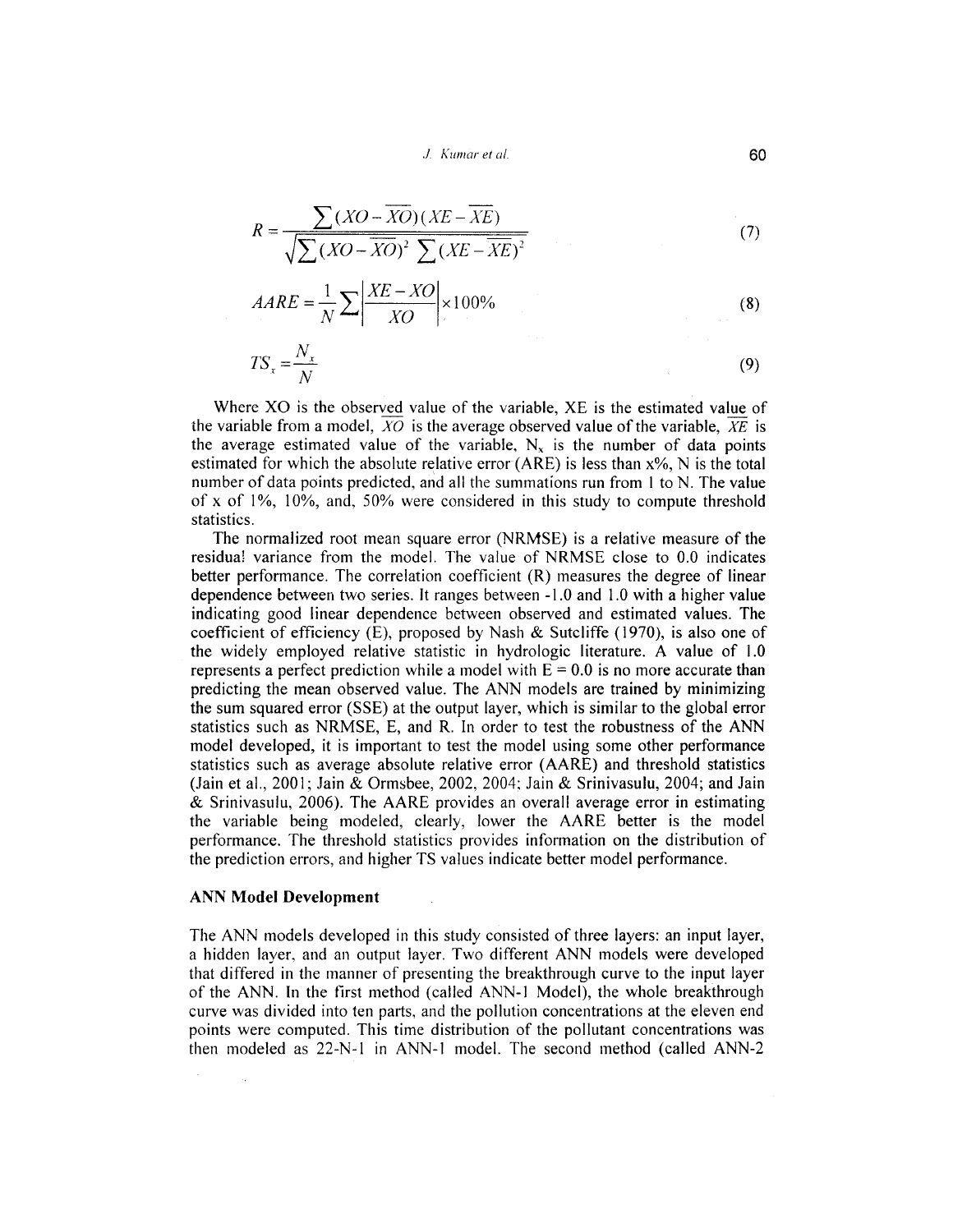Model) employed the first, second and third temporal moments of the breakthrough curves to capture the essential features of the curves using only a few characteristics. The  $n<sup>th</sup>$  temporal moment at a given sampling point is defined as

$$
M_n = \int_0^\infty C(t) t^n dt
$$
 (10)

The zeroth moment represents the area under the breakthrough curve, which is indicative of the mass passing through the sampling point for a constant groundwater velocity. The first moment, normalized with the· zeroth moment, represents the mean arrival time of the plume:

$$
\overline{t} = \frac{\int_{0}^{\infty} C(t) t dt}{\int_{0}^{\infty} C(t) dt}
$$
\n(11)

The higher order moments are typically computed about the mean arrival time and are written as

$$
\mu_n = \frac{\int_{0}^{\infty} C(t)(t - \overline{t})^n dt}{\int_{0}^{\infty} C(t) dt}
$$
   
  $n = 2, 3, ...$  (12)

The second moment therefore represents the spread about the mean and the third provides an indication of the skewness of the breakthrough curve. Thus, the structure of the ANN-2 model (3-N-)) was considerably simplified. The output neuron in both the ANN models represented the distance of the pollution source from the location where the breakthrough curve was observed.

The main task in the development of the ANN model is the determination of the optimum number of neurons  $(N)$  in the hidden layer. The number of neurons in the hidden layer is, in fact, responsible for capturing (or mapping) the dynamic and complex relationship among various input and output variables considered. The sigmoid activation function was used as the transfer function at both hidden and output layers. This study employed the popular back-propagation training algorithm using step-wise learning with momentum factor. The value of learning coefficient of 0.075 and momentum correction factor of 0.075 was used while training. The value of N was varied from I to 20, and for each N, the backpropagation algorithm was used to minimize SSE at the output layer. Each of the ANN architectures was trained for a maximum of 50,000 iterations or when the SSE reached 0.0005. Three error statistics, namely R, SSE, and AARE were used to determine the best ANN architecture (or optimal N). Figure 2 and Figure 3 show the graphs between the number of hidden neurons and different error statistics during training from ANN-l and ANN-2 models, respectively. **It** can be noted from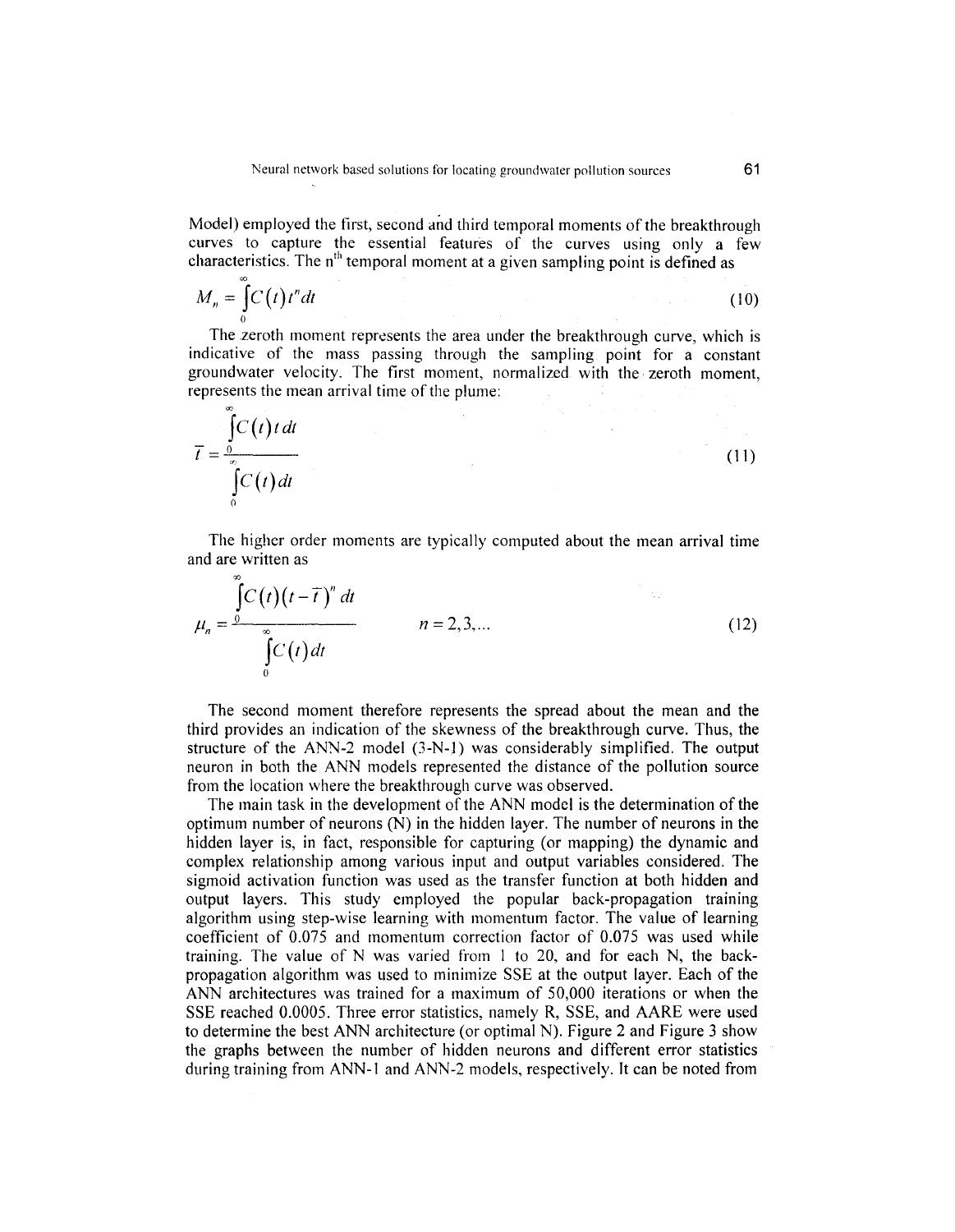#### *1. Kumar et al.* 62

the two figures that the correlation coefficient  $R$  is almost constant for all the hidden neurons for both ANN models. The SSE first decreases, and then almost remains constant when the number of hidden neurons is increased. These two statistics (R & SSE) therefore do not help much in determining the best number of hidden neurons to capture the complex relationships inherent in the input and output data. Therefore, in order to select the best architectures for each ANN model, ANN architectures having number of hidden neurons equal to 3, 6, 8, and 10 were selected for the ANN-I model for further analysis. Similarly, ANN architectures having number of hidden neurons equal to 5, 10, and 14 were selected for the ANN-2 model for further analysis. These selections were made based on the AARE values being minimum for the number of hidden neurons (see Figure 2 and Figure 3) for the two models, respectively. The analyses for the selection of the best ANN architectures for each of the models were based on the training results only. The results in terms of various performance statistics from the selected models during training, validation, and testing are presented in Table 1, and Table 2 from ANN-I and ANN-2 models, respectively.



Fig. 2. Error Statistics v/s number of hidden neurons for ANN-1Model



Fig. 3. Error Statistics v/s number of hidden neurons for ANN-2 Model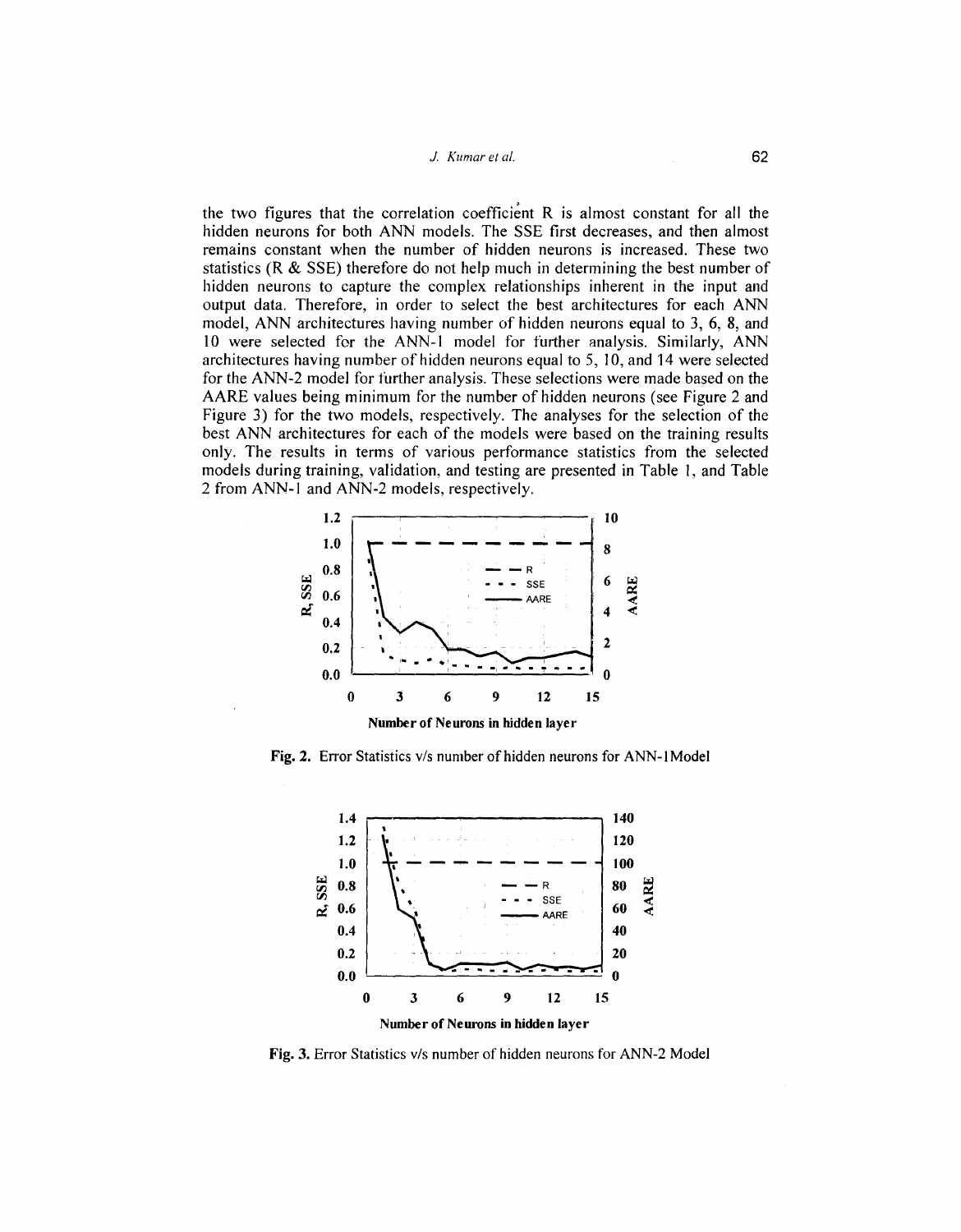Neural network based solutions for locating groundwater pollution sources 63

# RESULTS & DISCUSSIONS

Analyzing the results for ANN-I models from Table I, it can be noted that the values of correlation coefficient and Nash-Sutcliffe efficiency in excess of 0.95 were obtained from all the models, which represents excellent performance. The values of AARE of less than 3% from all models during training, validation, and testing shows that the. ANN-I model is very efficient in predicting the distance of the pollution source from the sampling well very accurately. It is to be noted that the 22-! 0-1 architecture of the ANN-I model is deemed to be the best since its performance in terms of AARE during training and validations data sets is the best  $(0.71\%$  and 2.28%, respectively), and its performance during testing is also very good. The 22-10-1 ANN model performed comparable to the other models in terms of NRMSE, E, and R statistics. This model also had the best TS statistic for most ARE levels. The results in the form of a scatter plot from the 22-10-1 ANN model is shown in Figure 4. The narrow and uniform spread around the ideal line indicates that it was able to predict the distance of the pollution source very accurately for all magnitudes.

| Model<br><b>TS10</b> |             | <b>NRMSE</b> | E |          | R | <b>AARE</b> |       | TS1      |
|----------------------|-------------|--------------|---|----------|---|-------------|-------|----------|
|                      | <b>TS50</b> |              |   |          |   |             |       |          |
| During Training      |             |              |   |          |   |             |       |          |
| $22 - 03 - 1$        | 0.0052      | 0.999919     |   | 0.999960 |   | 2.58 86.27  | 97.87 | 99.53    |
| $22 - 06 - 1$        | 0.0042      | 0.999946     |   | 0.999974 |   | 1.56 89.27  | 99.07 | 99.67    |
| $22 - 08 - 1$        | 0.0036      | 0.999962     |   | 0.999982 |   | 1.13 90.93  | 99.33 | $-99.73$ |
| $22 - 10 - 1$        | 0.0036      | 0.999962     |   | 0.999982 |   | 0.71 91.00  | 99.07 | 99.87    |
| During Validation    |             |              |   |          |   |             |       |          |
| $22 - 03 - 1$        | 0.1266      | 0.951940     |   | 0.976004 |   | 2.90 60.80  | 92.80 | 99.20    |
| $22 - 06 - 1$        | 0.1264      | 0.952036     |   | 0.976091 |   | 2.71 67.60  | 97.20 | 99.20    |
| $22 - 08 - 1$        | 0.1265      | 0.952010     |   | 0.976074 |   | 2.98 65.60  | 97.20 | 99.60    |
| $22 - 10 - 1$        | 0.1265      | 0.951993     |   | 0.976074 |   | 2.28 67.60  | 94.80 | 99.60    |
| During Testing       |             |              |   |          |   |             |       |          |
| $22 - 03 - 1$        | 0.1263      | 0.951756     |   | 0.975920 |   | 2.75 61.60  | 92.80 | 99.20    |
| $22 - 06 - 1$        | 0.1262      | 0.951837     |   | 0.975972 |   | 2.81 66.80  | 97.20 | 98.40    |
| $22 - 08 - 1$        | 0.1262      | 0.951821     |   | 0.975957 |   | 2.47 66.40  | 96.00 | 99.20    |
| $22 - 10 - 1$        | 0.1263      | 0.951790     |   | 0.975963 |   | 2.95 67.60  | 94.40 | 98.80    |

**Table** 1. Performance Statistics from ANN-1 Models

Analyzing the performance of ANN-2 model from Table 2, it can be noted that the performance of all the models is very good in terms of most of the error statistics and deteriorated slightly (as compared to ANN-I model) in terms of the other statistics. All the selected ANN-2 models obtained R & E values in excess of 0.99 during training and in excess of 0.90 during validation and testing data sets,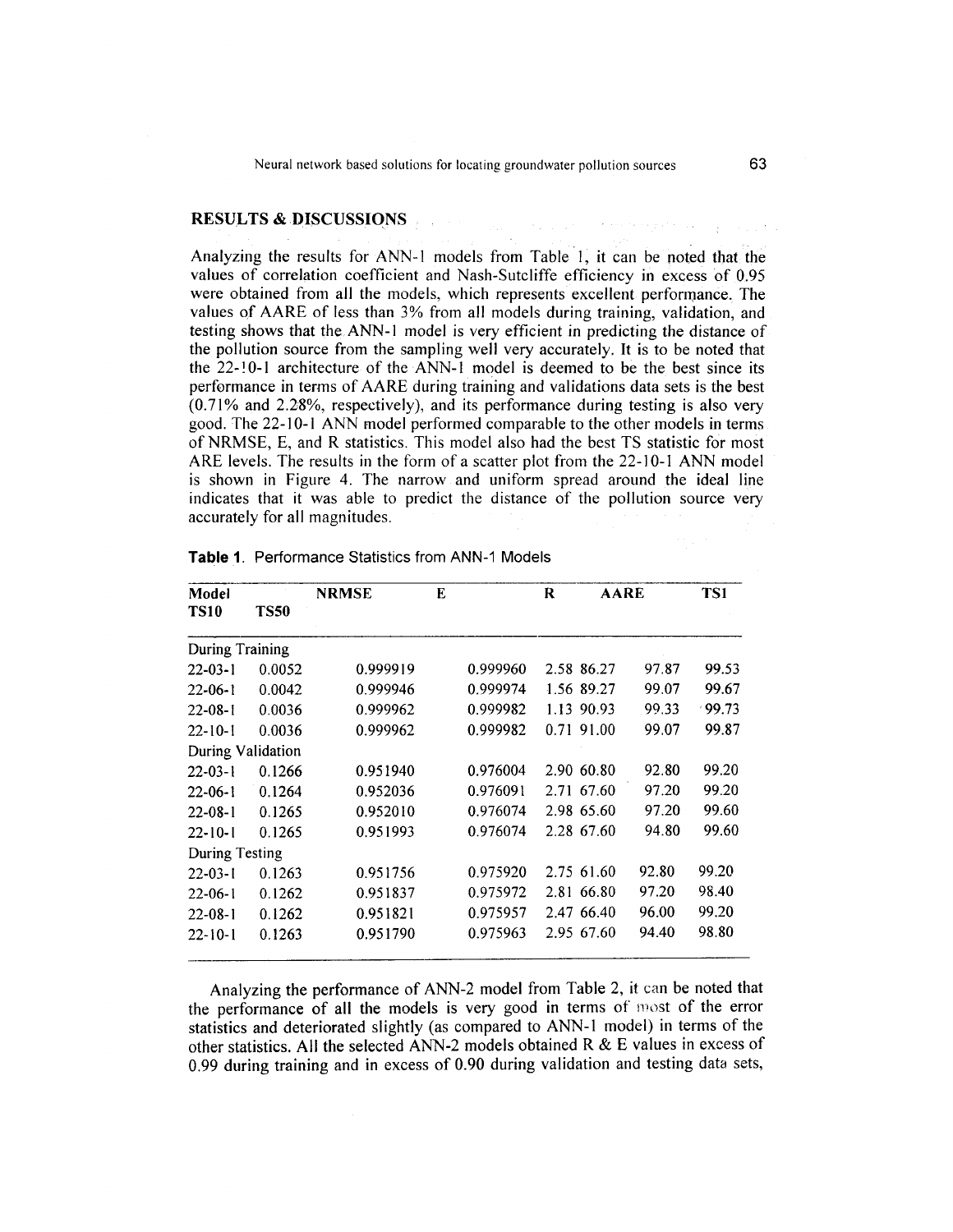#### J Kumaret af. 64

which can be characterized as very good. However, the AARE values are larger compared to the ANN-I models indicating marginally poor performance. The AARE value close to 5% during training and about 20% during validation and testing is considered reasonable for practical applications. There was significant deterioration in TS1 statistic meaning that the number of data points estimated from ANN-2 models having errors less than 1% have gone down considerably. This is due to the loss of information, as expected, when only three inputs are provided to the ANN. Based on all the results in Table 2, the 3-5-1 model is found to be the best among this category. It obtained AARE values of 5.08%, 18.0%, and 15.4% during training, validation, and testing, respectively. The performance of the 3-5-1 model was comparable to the other models in terms of E, NRMSE, and R statistics also, therefore, it was selected as the best following the principle of parsimony.

| <b>Table 2.</b> Performance Statistics from ANN-2 Models |
|----------------------------------------------------------|
|----------------------------------------------------------|

| Model<br><b>TS10</b> | <b>TS50</b> | <b>NRMSE</b> | E |          | R    | <b>AARE</b> |       | TS1   |  |
|----------------------|-------------|--------------|---|----------|------|-------------|-------|-------|--|
|                      |             |              |   |          |      |             |       |       |  |
| During Training      |             |              |   |          |      |             |       |       |  |
| $03 - 05 - 1$        | 0.0096      | 0.999723     |   | 0.999871 |      | 5.08 76.73  | 95.73 | 99.47 |  |
| $03 - 10 - 1$        | 0.0096      | 0.999722     |   | 0.999872 |      | 5.10 77.13  | 97.13 | 99.07 |  |
| $03 - 14 - 1$        | 0.0091      | 0.999750     |   | 0.999884 |      | 5.54 79.87  | 97.07 | 99.00 |  |
| During Validation    |             |              |   |          |      |             |       |       |  |
| $03 - 05 - 1$        | 0.1685      | 0.914798     |   | 0.961237 | 18.0 | 05.60       | 50.00 | 98.40 |  |
| $03 - 10 - 1$        | 0.1644      | 0.918902     |   | 0.964239 | 25.9 | 05.20       | 54.00 | 93.20 |  |
| $03 - 14 - 1$        | 0.1774      | 0.905566     |   | 0.960817 | 18.8 | 05.60       | 45.20 | 95.20 |  |
| During Testing       |             |              |   |          |      |             |       |       |  |
| $03 - 05 - 1$        | 0.1670      | 0.915639     |   | 0.961648 | 15.4 | 05.60       | 50.80 | 98.40 |  |
| $03 - 10 - 1$        | 0.1631      | 0.919600     |   | 0.964529 | 21.8 | 05.20       | 54.80 | 93.20 |  |
| $03 - 14 - 1$        | 0.1753      | 0.907121     |   | 0.961131 | 18.7 | 04.80       | 46.00 | 96.00 |  |

Although the performance of the first method was certainly better than the second one, as expected, it must be emphasized that the second method involves far simpler ANN architectures involving only three neurons in the input layer as compared to 22 in the first method. Comparing the performances of the best models based on the two methodologies  $(22-10-01 \& 3-5-1)$ , it can be observed that the performance of 22-10-1 ANN model is marginally better than that of the 3-5-1 ANN model in terms of the most of the error statistics considered in this study. Therefore, the 3-5-1 ANN model can be used for the purpose of groundwater pollution source location estimation.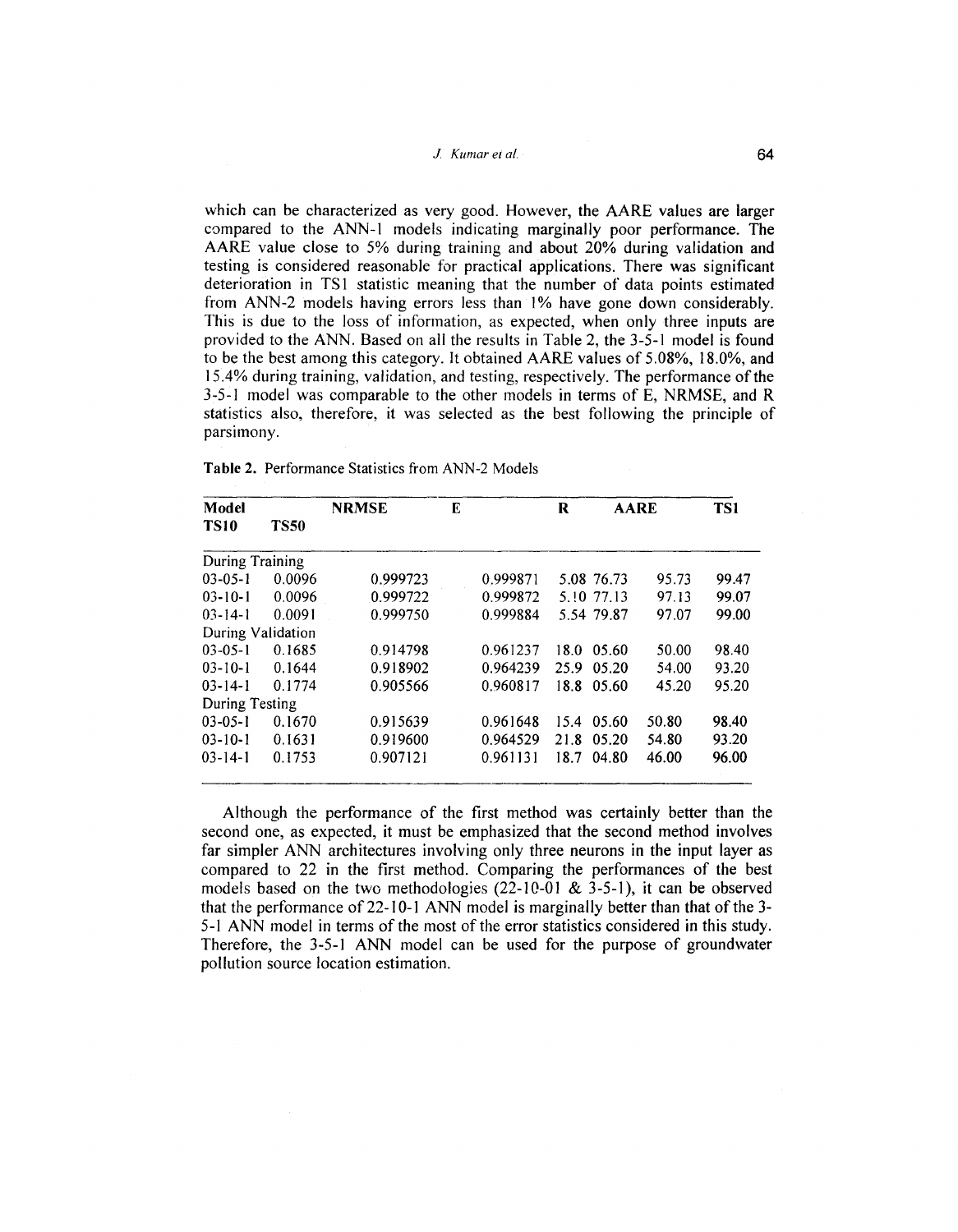# SUMMARY & CONCLUSION

This paper presents the results of a study aimed at estimating groundwater pollution source location using ANNs through the use of two different methods of presenting the breakthrough curves as inputs to the ANN models. The first method divides the whole breakthrough curve in 10 equal parts, and the second methods uses first three temporal moments of the breakthrough curves, to be presented to the ANNs. The feed-forward multi-layer perceptron type of ANN architecture was employed to develop various ANN models trained using back-propagation method. The data for ANN model development were generated using the analytical solution of the problem of one-dimensional steady flow and transient contaminant transport in homogeneous aquifer. The training data set was' divided into training and validation to prevent over-training and/or under-training. A wide variety of standard performance statistics were used to evaluate the performance of various ANN models.



Fig. 4. Scatter Plot from 22-10-1 ANN Model

The results obtained in this study indicate the suitability of the ANNs in solving the complex problem of inverse modeling for groundwater pollution source identification. The first method that involves presenting the breakthrough curve using 10 divisions was found to be superior to the second methodology. This is expected because presenting the breakthrough curve to an ANN using only three input neurons results is certain amount of loss of important information contained in the data. However, the performance of the second type of ANN models was found to be comparable to that of the first type of ANN models in terms of NRMSE. E, & R but the major differences were found in terms of TS & AARE statistics. This demonstrates the necessity of using a wide variety of statistical parameters to evaluate the performance of various ANN models developed on the same data set.

A limitation of the study presented has been that perfect data obtained from the analytical solution of the groundwater flow and transport problem were employed